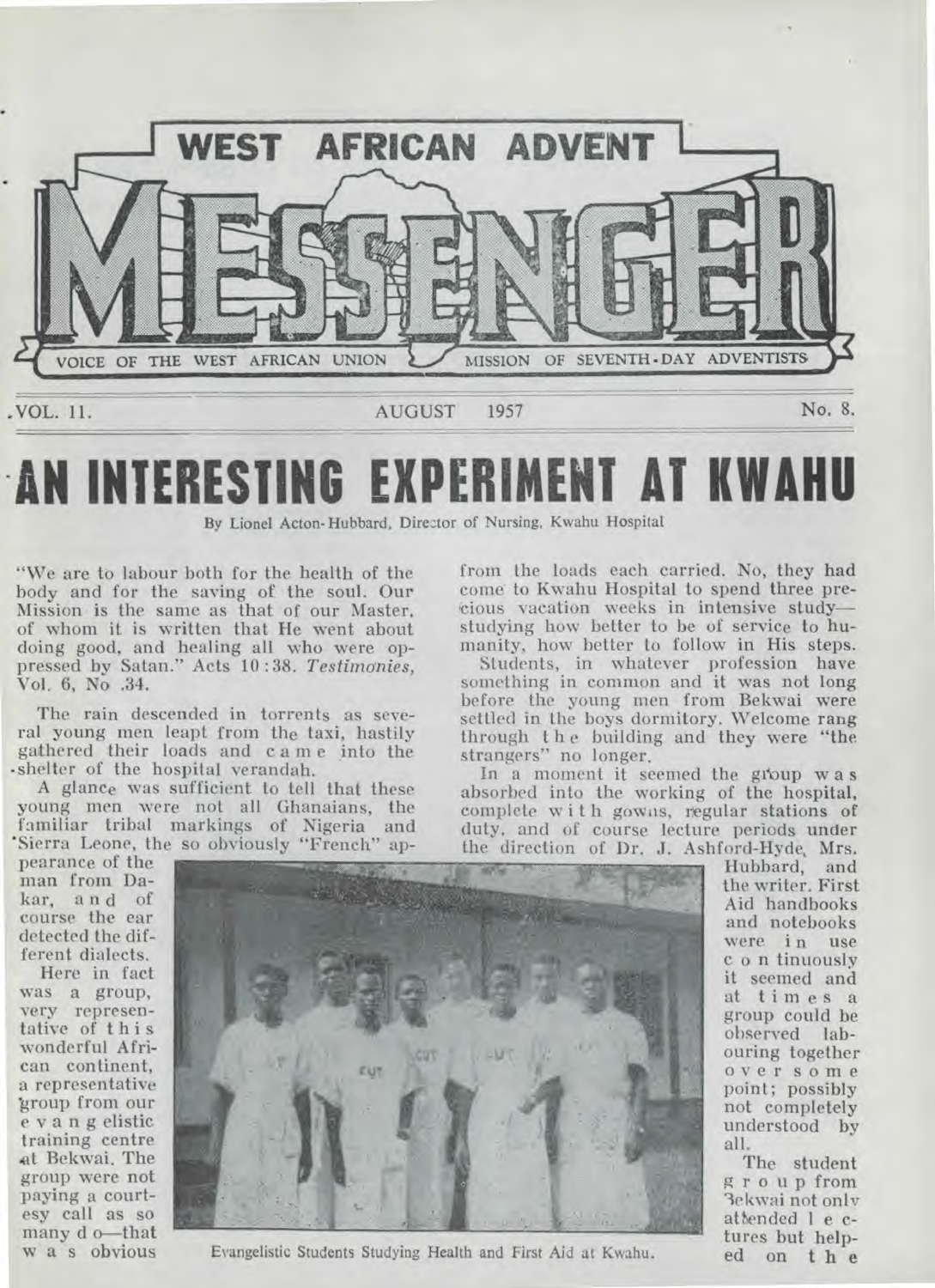wards, in the outpatients department and at least three were in attendance during major operations.

The Sabbath morning Bible studies pre pared by Dr. Hyde were composed with the thought of the completeness of the work of God's remnant people. He pointed out most vividly the tragic results of over specialize tion and counselled us to look to the Master for our guide in living and working. I am sure the three studies will live long in the memories of our Evangelist friends even as in the minds of those who continue **to** labour at Kwahu. A medical evangelist work has always been near to the hearts of Seventh day Adventists and as the point was reemphasized we were heartened to "press together".

The group also gave us encouragement as we heard various voices lifted up in prayer, praise and singing as individuals took an active part in our Young peoples' society, prayer meeting and Sabbath School.

All too quickly the three weeks passed,- stretchers made from such materials as could be found in the bush, mock patients lying upon red blankets, bandaged and splinted, told that the end of course examination was in progress. Instructors and students awaited the result. It was a splendid result and I. am sure all were heartened by it.

In a short time those who attended will receive their Red Cross Certificates and badges in Practical First Aid. As these young men returned to Bekwai our prayers went with them. Prayers that G o d would use them mightily in saving souls and saving life. "Again and again I have been instructed that the medical missionary work is to bear the same relation to the work of the third Angel's message that the arm and the hand bear to the body. Under the direction of the divine head they are to work unitedly in preparing the way for the coming of Christ." *Ibid.* 

The gospel ministry is needed to give permanence and stability to the medical missionary work; and the ministry needs the medical missionary work to demonstrate the practical working of the gospel—neither part of t h e work is complete without the other.

Such a programme as the one completed at Kwahu Hospital shows clearly the accuracy of these statements penned by Mrs. White. We trust that it will not be too long before we are able to hold such a course again.

## **The Art of Application (For Sabbath School Teachers)**

By H. J. Welch, President, West African Union Mission

It is easy for teachers and preachers to talk in general terms but fail to make the Truth practical by applying it to life's problems. Too many are like the preacher who held forth with great oratory for an hour. When some one asked a member of the congregation what the sermon was about he answered "Well if I rightly remember he preached about sin." "Whatdid he say about sin the questioner asked." Back d a m e the answer, "Well I don't remember much but I gained the impression. he was against it."

Every lesson taught should lead to action. Before you go before your class, say to yourself "what do I want the members of my class to do about the truth in this lesson? What change do I want to make in them by my teaching?" This attitude will help you to make the lesson concrete and practical. The members of your class live in a world of problems. They have temptations, sorrows and worries, just like you and me. They need the guiding, saving, encouraging truths of God's word applied directly to their specific problems.

How can we make this practical applica-\_ tion of the lesson? First of all we must spend enough time in thinking a n d praying about the lesson to apply it to our own souls need. We cannot give others what we. have not got ourselves. A theoretical knowledge of the lesson on the part of the teacher is not enough. It must live .and grow in his own heart and mind. Application may be either direct or indirect. The teacher m a y directly point out the moral of the lesson and tell his pupils what they ought to do about it. This method has its place but also its dangers. To preach at people is offensive to some. To use this method you must know your members very well.

Usually a much better method is what we may call the indirect method. Nathan used both methods to apply spiritual truth to King David's sinful heart. His story of the man who took another's only lamb was an indirect method of approach. By it David w a s led t o condemn himself, then Nathan used the direct approach and said, "Thou art the man." Illustrations from every day life are always excellent for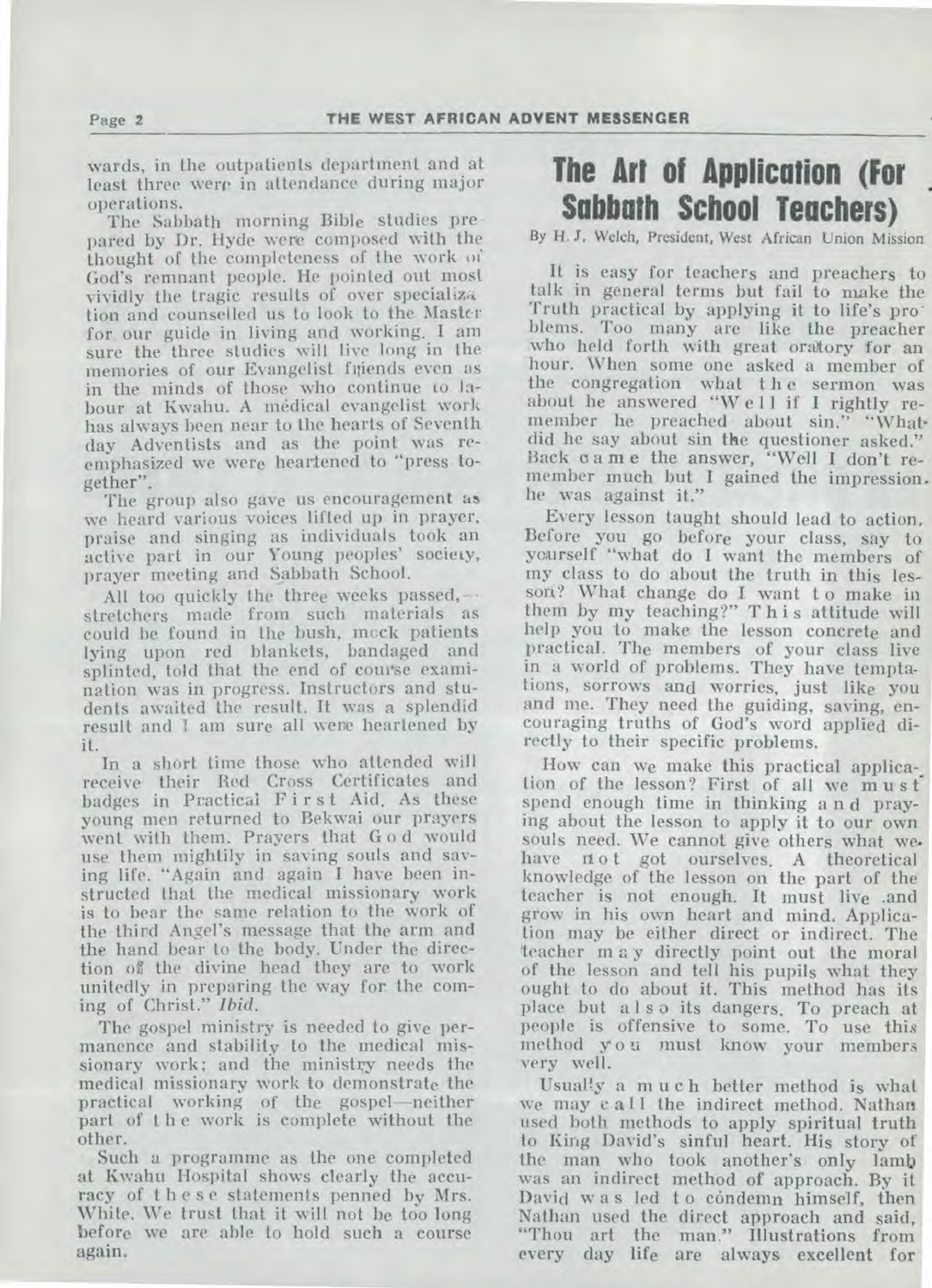driving home the lesson. The question method is one of the best. Draw out the class .by means of questions so that they make their own applications. Do not depend only on the questions in t h e quarterly but by skilful well thought out questions bring home the lesson to the minds and consciences of your class members. Avoid lecturing your class. They will remember better and accept more willingly the truths they discover for themselves as a result of your guidance through questions.

Sabbath school teachers make your lessons live, first in your own heart and then in your pupils hearts. This is the art of 'application. An art worth learning.

**• N1.11.4.1...a.4...er^rwwwww.u...i...sr9mervi.r.r.i.u... .11".11"1".11.1'"ir. .11•1.11.11.** 

### **Ghana Bookmen's Fellowship**

By F. C. Barfoot, Union Publishing Department Secretary.

May 6-12 was a week of fellowship and instruction for eighteen of our Ghana Literature Evangelists, who were ably I e d by Mr. R. Mawutor and I. Ampofo, their publishing leaders. There is much wisdom in Solomon's words, "take fast hold of instruction, let her not go: keep her, for she is thy life."—Proverbs 4 :13.

Pastor W. Newman, t h e Mission Presi dent, welcomed our bookmen at the opening night, and in his devotional address, compared our citizenship in Ghana to that of our Heavenly Father's Kingdom. We all felt • that we "were no longer strangers, and foreigners, but fellow citizens, with the Saints and of the household of God."

During the ensuing week, our spiritual replenishing was cared for by the following officers : Pastor E. Keslake, Home Missionary Secretary, who spoke in the office of the Holy Spirit, and gave a lecture on Sabbath afternoon on Temperance. Mr. Rigby, our 'treasurer, magnified t h e blessing of "Time". Brethren Opam and Akah, also added food for thought. By the way of a diversion, Mrs. Barfoot gave an interesting exposition on "English Homes", which was 'enlightening to all.

On Sabbath morning, a new experiment was tried with success. Three groups of col- .porteurs, under the leadership of Brethren, Mawutor, Ampofo and Clerk, were despatched to three of our larger churches, where they conducted the morning service in the form of symposiums. These workers were

happy to share their faith, and the listening church groups were loath to let them depart. At Kumasi, a large congregation was assembled, and their thoughts were directed to the call of Literature Evangelism by the writer.

On Sunday evening, our fellowship came to a happy conclusion with a colporteur social. Brother Boye-Doe, our Book and Bible House manager, was a star performer. A vote of thanks was then rendered to Pastor and Mrs. Newman, Mr. and Mrs. Rigby, for making our enjoyment a success.

The following three weeks, were joyfully spent in field work with seven of our book• men, and the Lord blessed our efforts with £293 of orders for "The Bible Speaks", and "The Family Bible Set". Our Ghana bookmim are a happy family, they love the Lord Jesus, and find joy and adventure in serving their Master day by day.

Dear readers, there is a great wo..k to he done, *now,* today, in hastening the spreading of the gospel story to all men, before Jesus comes. What of your service for God? Has our Heavenly Father spoken to you through the "Still small voice" to 'come and follow me?" Jesus is looking for men and women who will lay self interests aside, and step out whilst the opportunity lingers, and work for Him in His Literature Army. Please read carefully the following statement :

"Service to God includes personal ministry. By personal effort, we are to cooperate with Him for the saving of the worl d. Christ's commission "Go ye into all the world, and preach the gospel to every creature", is spoken to everyone of His followers".—C.O.L. 300.

Please pray for our bookmen, and pray that God will guide you into the ranks of His service,



Ghana Bookmen ant Mission Lea ers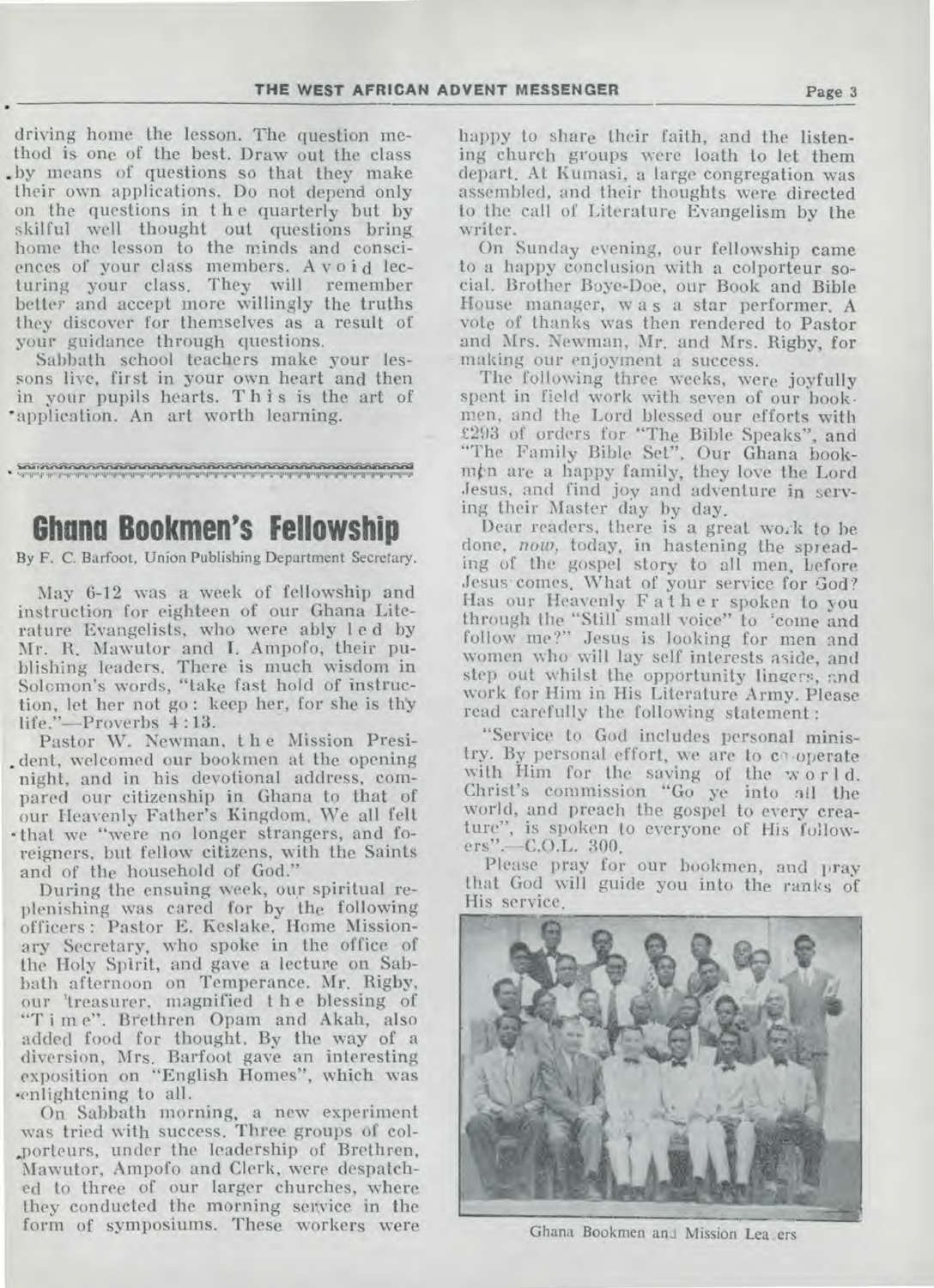**Page 4 THE WEST AFRICAN ADVENT MESSENGER** 

# **MORE TROPHIES FOR CHRIST**

By Pastor E. E. Hulbert, Mission Evangelist, East Nigerian Mission.

The Cross river, at Oron, was the scene of an inspiring baptism on Sunday, 7th April, as two more precious souls were buried with their Lord. This was the climax of four weeks of spearhead evangelism in Oron, and two weeks in Okopedi, ten miles away. Of course, these two souls were not won in these campaigns. One of them is the result of colporteur work, and the other of personal 1 a y evangelism. Let me tell you their stories, as far as is possible.

Mrs. Elijah, who is a teacher bought "Bible Readings" from colporteur Achor about two years ago. She read about the Sabbath, and kept it. She read about Health Reform, and left all unclean meats a n d fish. She read about tithe, and kept it at home for a long time before she knew what to do with it. In spite of opposition, and even some persecution, Mrs. Elijah has steadily, and without urging, witnessed fog Jesus in her home, in her school, and even in her former church. So thoroughly had she taught herself the truth that examination showed her to be thoroughly prepared for baptism. We are happy for this noble trophy of the colporteur work and the Spirit of God who now rejoices with the Advent believers in the hope of the soon coming of Jesus.

Paul Ekpendu an earnest young man was from a Seventh-day Adventist family, but while trading in Oron he neglected the Sabbath until after about a year he rented a room from an old lady. He noticed that this old lady was always studying her Bible. One day she asked him why it is that today people do not keep Saturday, the seventh-day of the week. Paul remembered



New Members at Oron



The Company at Oron Nigeria.

his old teachings, explained it to her, and together they began keeping the Sabbath. He was baptized December 1955, the old lady still has some problems to overcome, but we pray she will one day take her full stand.

Meanwhile Paul had interested some other people in the message. The first-fruits of his work were seen in the baptism of Brother Asuquo, and others are preparing, under the tutelage of Brother Awuloha, our evangelist in Oron.

It was a delight, on the day preceding the baptism, to welcome six new members to our Sabbath School. Others have shown a decided interest in the truth, and we believe that there will yet be further results from the spearhead campaign held there in Oron. We pray for our single evangelist there that• he may be able to lead many of them over the line of decision for Christ. Will you also join your prayers with ours?

**6 'I** 61611.169.

## **Be Ye Also Ready**

By B. C. Bamfo Debra, Accra District Leader, Ghana.

"Ethiopia shall soon stretch out her hands unto God." Psalm 68:31. Africa, frequentlyrepresented in the Bible by Ethiopia, is today literally stretching out "her hands unto God."

Truly, this prophecy from the Patriarch'. David is most significant today as we watch the tremendous political and religious strides here in Africa. Yes, this dark continent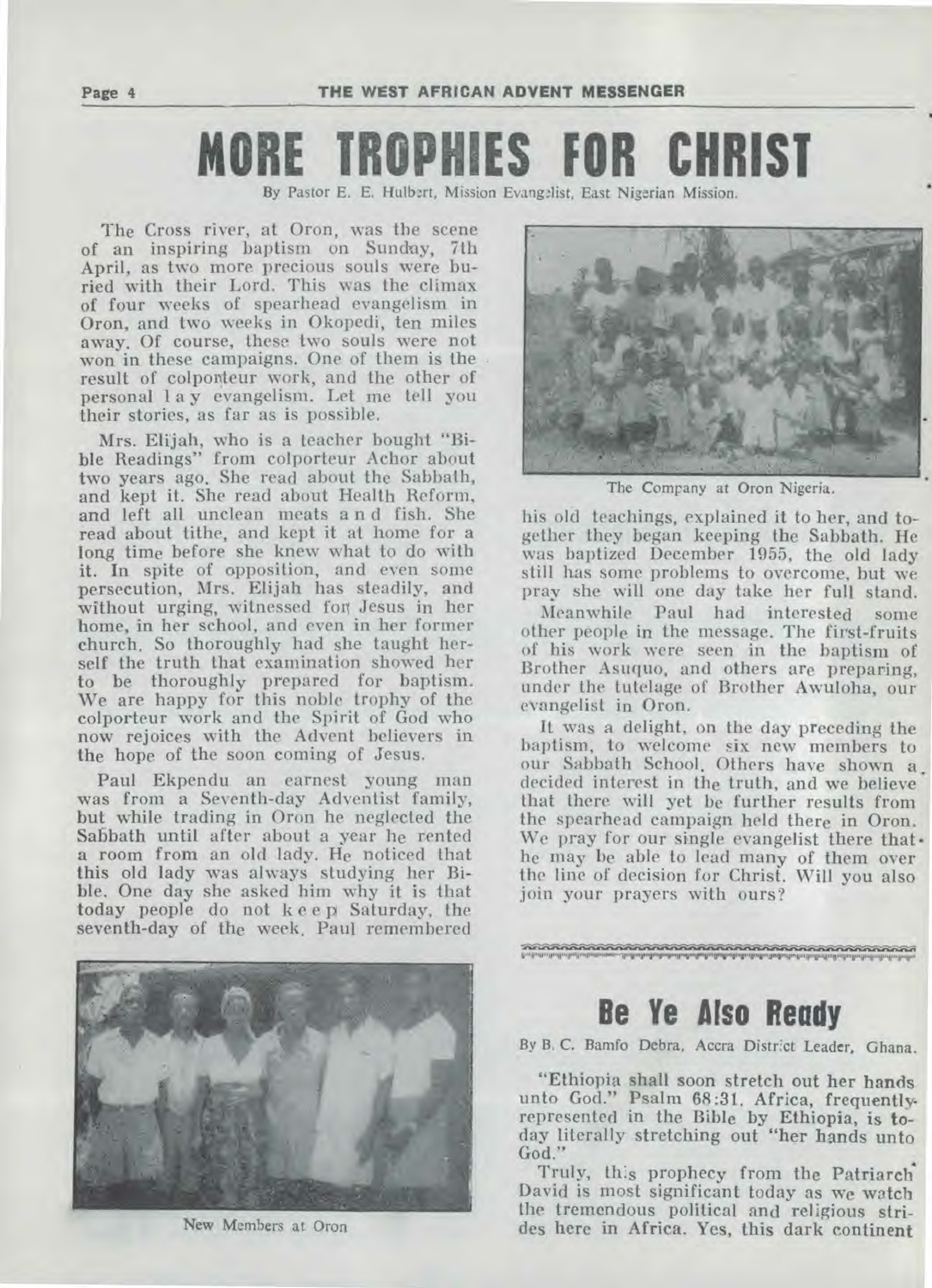**is** now wide awake and with grim determination, she is racing hard to come abreast with the more advanced sister *continents*. Here in the Gold Coast, the spirit of nationalism is burning in the heart of every citizen.

It is self determination, they say—and there is nothing wrong in that, if constitutional methods are applied. Religious bodies are springing up here and there as never before; thousands are seeking after the true God. Most people like the Bereans of old, (Acts 17:10, 11) are searching the scriptures daly for the truth, but the devil is taking the initiative to lead them to think to worship God at the dictates of their own "intuition." The danger of it ! and what a challenge to the leaders of religious denominations.

The time has come when truth should be presented with more zeal and courage, regardless of consequences; knowing very well that many professed Christians, as well as heathens today are still "in the valley of decision" as foretold by the prophet Joel many many years ago: "Let **the** heathen be wakened. . . .Multitudes; multitudes in the valley of decision: for the Day of the Lord is near "in the valley of decision." Joel 3:12, 14.

Yes, the day of the Lord is near and cannot be avoided. Fear grips many as they contemplate news from far and near: News about the Atom Bomb; news about the Hydrogen Bomb, etc.

Most thinking people are painfully aware that something dreadful and decisive will soon engulf this world. No wonder, scientists are now trembling at the sight of their own inventions. Sincere Christians on the other hand believe that this world will never be destroyed by human power. The second coming of Jesus Christ will be the crowning event of this world's history.

Dr. Martin Luther the great protestant Reformer wrote, "I ardently hope that amidst these internal dissensions on earth, Jesus Christ will hasten the day of His coming".

Listen to the promise of our Lord and Saviour Jesus Christ: "I go to prepare a place for you". . . ."I will come again." John 14: 1-3. "Since Christ is the central and authoritative f:gure of Christianity, therefore upon the reliability or unreliability of His recorded promise to come again Christianity stands of falls".

Believe it or not, Jesus is coming again to redeem H:s people. **Are** you ready to meet Jesus? Or are you still "in the valley of decision?" Decide now before it is "Too Late." I am reminded of an incident which cccurred at the Dunkwa Railway Station in August

1949. The time was 3 p.m. the Sekondi-Kumasi train had arrived. Other passengers Ike myself were climbing abroad. **I** found a seat beside a window where I could enjoy the best view on the way. I started reading until the train gave a long whistle,—a green flag from the guard,—and puff, puff, the train started rolling. Looking up, I saw a man running at top speed with his ticket held high toward the station master. The man wanted to get on the train but his look of pain and pleading availed nothing. I saw his lips formed the words, "my wife is on that train." The station master shook his head and shrugged his shoulders. The man was too late—yes, too late !

#### <sup>J</sup> ."11."11.4

## **Youth Who Are Faithful Unto Life**

#### By A. Gordon Zytkoskee.

The history of Christianity **is** replete with stories of courageous men and women, many of them youth, who under persecution refused to give up their religious convictions. Even in the face of flame, hunger, and the guillotine, they found supernatural courage to remain true until death.

The church today also has its heroes and heroines. We cannot forget those who have been faithful unto death. God has used their sacrifices to glorify His name. However, let us not be unmindful of the many youth of our church who would find death a welcome door of escape from their sufferings. God has not granted this, but instead has allowed them to suffer for the truth's sake in order to prove that His children c a n be faithful unto life—life with the loss of friends, loved ones, and worldly homes. To die in a hostile atmosphere is noble but merciful. To live according to the principles of the everlasting gospel in such an atmosphere takes all of the strength and devotion of manhood and womanhood combined with infinite grace.

It is a most trying experience for our young people to accept the truth in the lands of the Middle East. There a r e customs and traditions that, like millstones around the neck of a swimmer, make the life of a young person who is convicted of the truth most miserable. He must be willing to give up home, inheritance, and many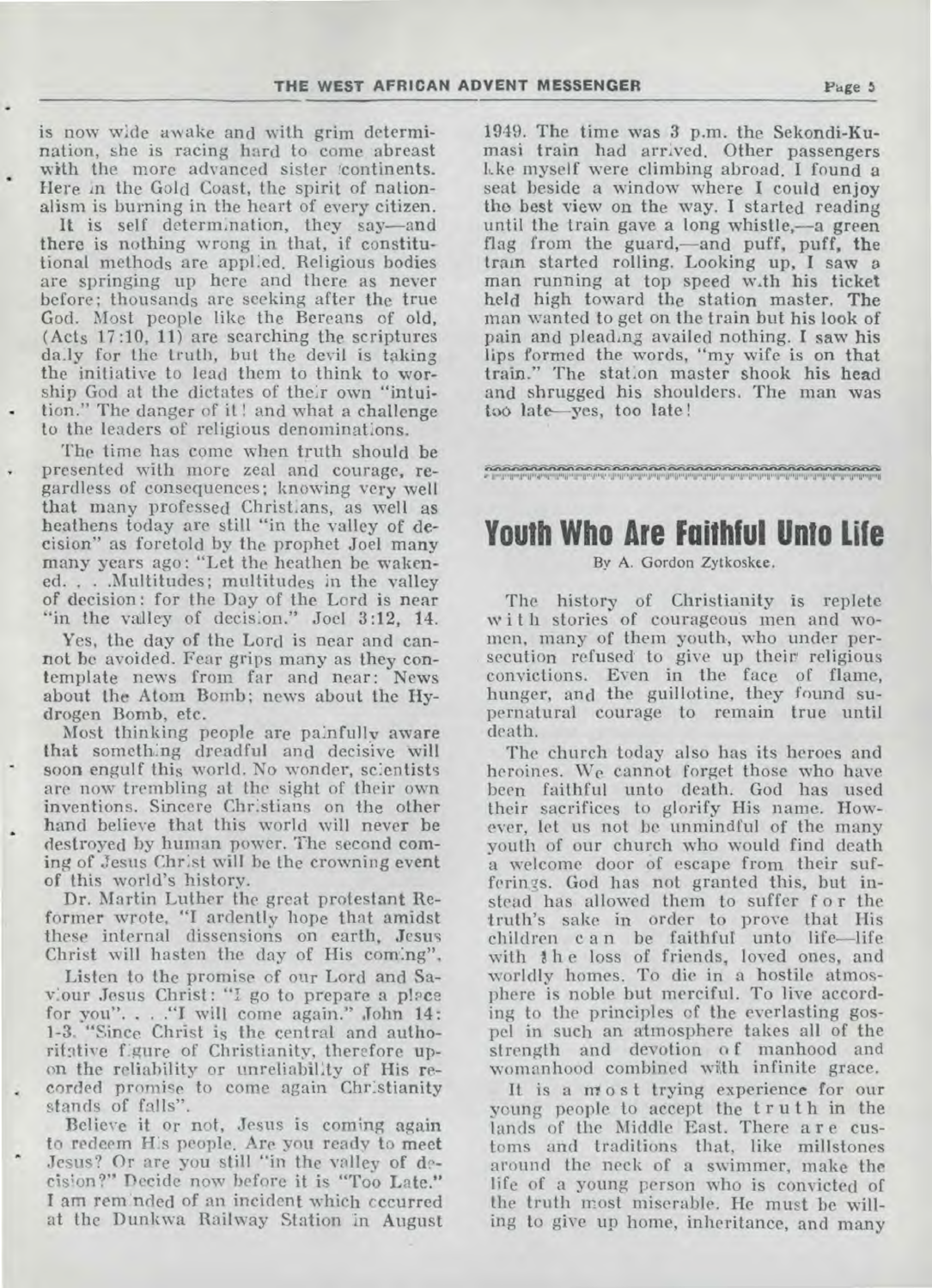of the normal things of life. For such an experience he must exercise implicit trust and courageous faith in God.

If you could visit our churches and schools here in the Middle East, you would b e greatly inspired by interviews with many of our . youth who know what it means to live faithful lives in the midst of severe persecution. These young men and women have been threatened with death, but when their persecutors found this to be ineffective they turned to other methods more heartless a n d more difficult to endure.

I would like you to meet several of these youth. First, here is a girl whom we shall call Samira. She is a very attractive a n d talented young woman. During a series of meetings held by one of our national brethren she became convicted of the truth and accepted it. After her baptism her family became filled with hatred toward her. They tried physically to force her to work upon the Sabbath day. They unmercifully beat her until she w a s unconscious, then they dragged her by the hair to her room. She remained locked in her room for several days. Then they repeated the treatment; but though weak and suffering, she maintained her conviction and refused t o deny her Lord.

Boulos is a likable young man. He is very pleasant and always seems to be happy. He comes from a fairly rich family. After Boulos was baptized he went home fo tell his folks of the thrilling message that had changed his life. His father immediately expelled him f r o m the house, giving him neither clothing nor money. Seventy-five thousand dollars that belonged to him was given to one of his brothers.

Now, Boulos is in training at Middle East College, preparing f o r service in the cause of God. Is Boulos ever downhearted? No. He is always happy and full of smiles. Friends and loved ones have forsaken him, but he has found the peace that passeth all understanding.

I would like to have you meet another young man. We will call him Boutros. He had a very fine position as editor of an outstanding newspaper. His father was well recognized in society, and the entire family was respected as well as feared. Boutros attended some evangelistic services i n order to cause a disturbance and then publish in his paper uncomplimentary reports regarding the pastor and his message. Although he did not believe in Jesus, the di-

vine Son of God who could save him from his sins, when the pastor s p o k e of this saving power, a strange feeling came into his heart. Never before had he felt such an influence. Night after night he went to the meetings and felt the work of the Holy Spirit upon his life.

One night Boutros came to the pastor and said, "When I began attending the meetings I was determined not to be influenced, but rather to influence the public in such a way that you would have to close down. Now I would like to be baptized." After a little more study the pastor baptized Boutros. Now he is preparing himself to go back to his country and preach the message that has brought him so much happiness.

As soon as the news spread concerning h i s baptism, Boutros faced a hostile community. Like Jesus, "he came unto his own and his own received him not" (John 1: 11.) Friends, loved ones, and the whole press syndicate •rejected him. Without home and friends he turned to find new friends among the children of truth. He has dedicated his talents and energy to the completion of a mighty task—taking t h e gospel to the millions of his own people who know not that Jesus is coming soon.

"What did you find was your, greatest enemy a n d agent o f discouragement after you were baptized?" Boutros was asked one day. "Loneliness," he said, "was my greatest enemy. But I am determined to walk in the footsteps of my lonely Saviour."

Next I want to introduce you to Elias Nashed, who through the Voice of Prophecy and our school accepted the truth. He was beaten and sent from home. Today he is one of our most promising workers. Next meet Fuad, who learned the truth through t h e Bible correspondence school. He took his stand for the truth a n d was severely persecuted by his brother. He was banished from home for a year. During that time he suffered hunger a n d other privations. Both of these boys are outstanding colporteur evangelists.

Speaking o f colporteur evangelists, here are a couple of young men who were persecuted while canvassing. Nabi Nassar was flogged and thrown into prison for spreading our literature. As soon as he was set free he went into a neighbouring territory and continued. Look at his smile! It takes a courageous smile to canvass in the midst of such hostility.

Here is Angely Mina, who was tempted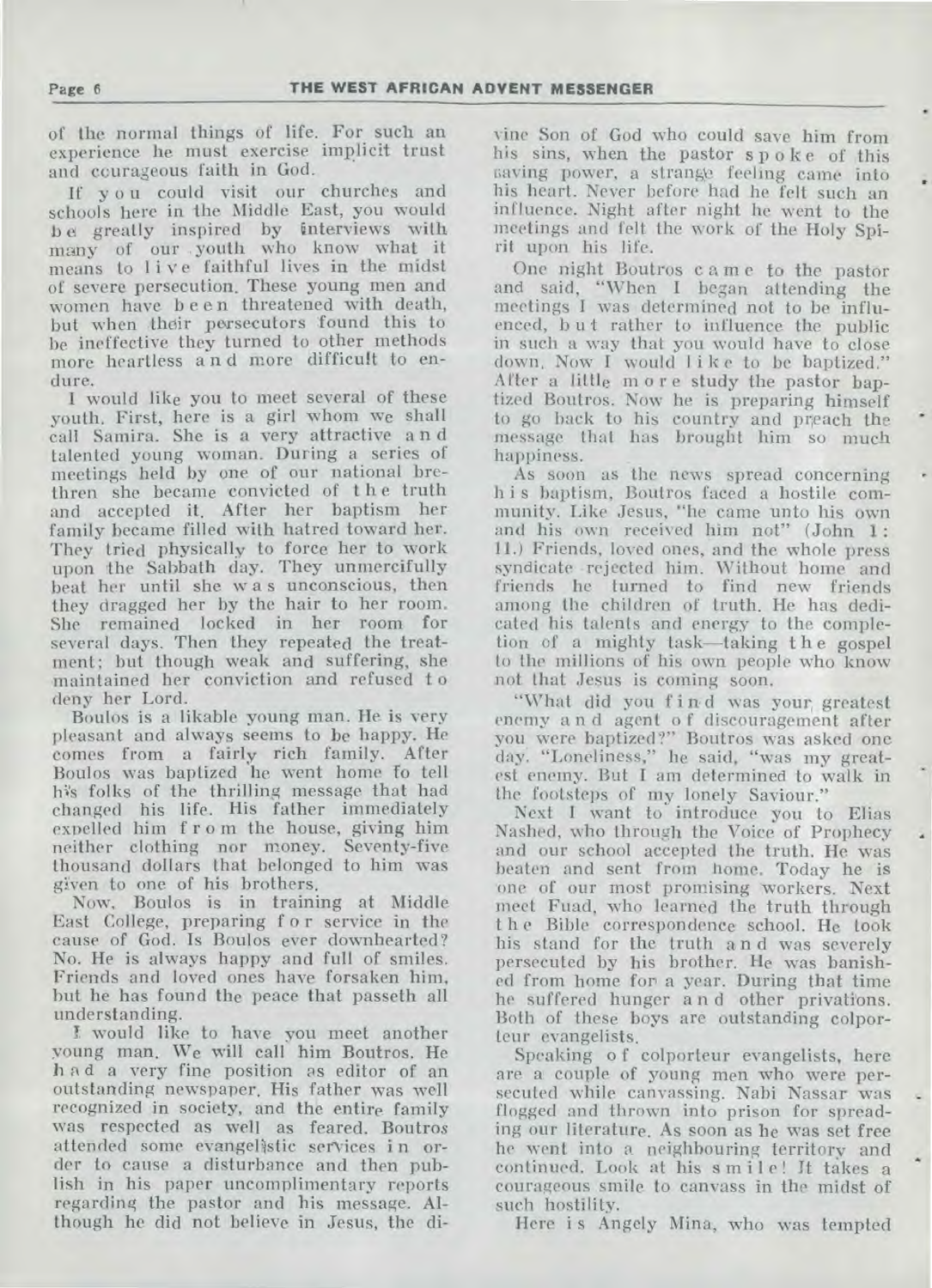to pass by a certain home, but remember ed that faithful colporteurs never miss a house. In the house he found a group of young men who were determined to dispose of all Seventh-day Adventists in the country. They took Angely a n d beat him unmercifully. Then they tore his books to pieces. But the Lord was with Angely. When the police learned of the' story they made these young men pay for all the literature they had destroyed.

Before we conclude our visit to the various countries here in **the** Middle East 1 would like to have you meet Hosmik. This young lady has a beautiful voice and has dedicated it to the Lord. Several years ago some friends persuaded her to come along with them to some religious meetings. Night after night she a n d her friends attended. There w a s something about the preacher and his message that was different from anything they h a d heard before. Finally it was announced that the minister would speak on "The Sabbath."

Hosmik a n d her, friends consulted with one another a n d decided they would stop attending the lectures. They must keep their father's religion, and must not become interested in other churches.

But Hosmik was not happy. A few hours before the lecture on the Sabbath she got in touch with one of her best girl friends. They finally agreed that they would go but would refuse to accept what they heard.

As they entered the room where the lec ture was to be given, Hosmik felt a strange power come into her soul. She grasped every word that came from the mouth of God's messenger. Little did she realize that the Holy Spirit was convicting her with a power that would be hard to ignore.

After a few weeks the pastor who was conducting the meetings learned from Hosmik that she was keeping the Sabbath.

After more Bible study and preparation she was baptized. This marked the beginning of a new life for her.

With overwhelming joy she told her, parents about the beautiful experience the Lord had given her. But amid a shower of curses and with physical abuse they immediately compelled **h** e r to leave home. Hosmik fled to some of her relatives, but they too joined in the persecution.

Providentially Hosmik was able to secure a passport. She had heard about Middle East College, and there she is today. When the other young people prepare to go to their homes at the end of the school year, Hosmik looks a little sad and feels more than ever her homeless condition. Yet, she has a home; Jesus is preparing it for her. She is trying to be faithful not only unto death but also unto life.

The stories of the faithful young people in the countries of the Middle East would fill a book. God has His loyal, stalwart youth in this division who are ready to die rather than compromise t h e principles of right.

From Review and Herald, March 21, 1957.

## **Harvest Ingathering In Accra**

#### By E. B. Olaore.

"It is a good thing to give thanks unto the Lord," said the Psalmist, "and to sing praises unto His holy name." I find it very interesting to say something about the past Harvest Ingathering Campaign in Accra. It was in the month of September when we started making preparations. The church w a s divided into five bands. Every band was appointed a leader. Each band was assigned its territory. I want to tell about band number one which was formed chiefly of members of the Advent Press Staff.

What a wonderful time we had together. The leader of band number one (the writer of this article) with the help of Brother Barfoot went out together visiting the wellknown firms and in only two hours realized about seven guineas, this gave us courage to attempt soliciting on our own, in all we realized about £10 in that day which went to swell the church total collection. We had many experiences which have increased our courage. Although we went out to solicit for funds in furtherance of the Lord's work, yet we were able to plant seeds of truth in the hearts of m a n y, which we earnestly pray, will in t h e near future bring forth good fruits. Already we have been able to open Bible Study Classes in two places.

Let us show the world that we have the message of salvation. We should also show a friendly spirit so that the next time we approach the people they will be willing to give, and also be willing to prepare themselves for the coming King.